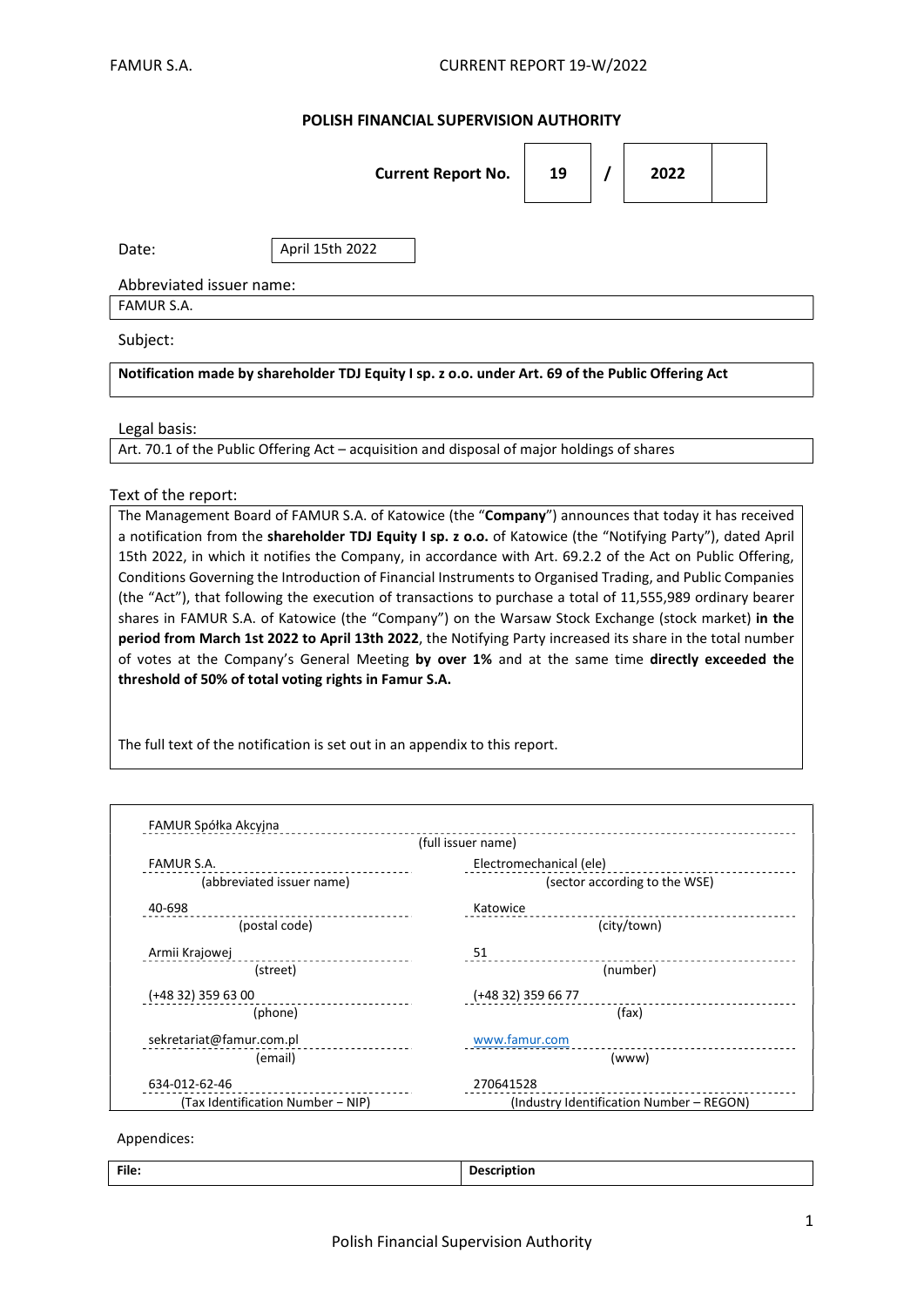## Powiadomienie.pdf NOTIFICATION

# SIGNATURES OF AUTHORISED REPRESENTATIVES

| Date            | Full name         | Position                                                           | Signature |
|-----------------|-------------------|--------------------------------------------------------------------|-----------|
| April 15th 2022 | Mirosław Bendzera | President of<br>the Management Board                               |           |
| April 15th 2022 | Tomasz Jakubowski | Vice President, Chief<br>Operating Officer,<br>Underground segment |           |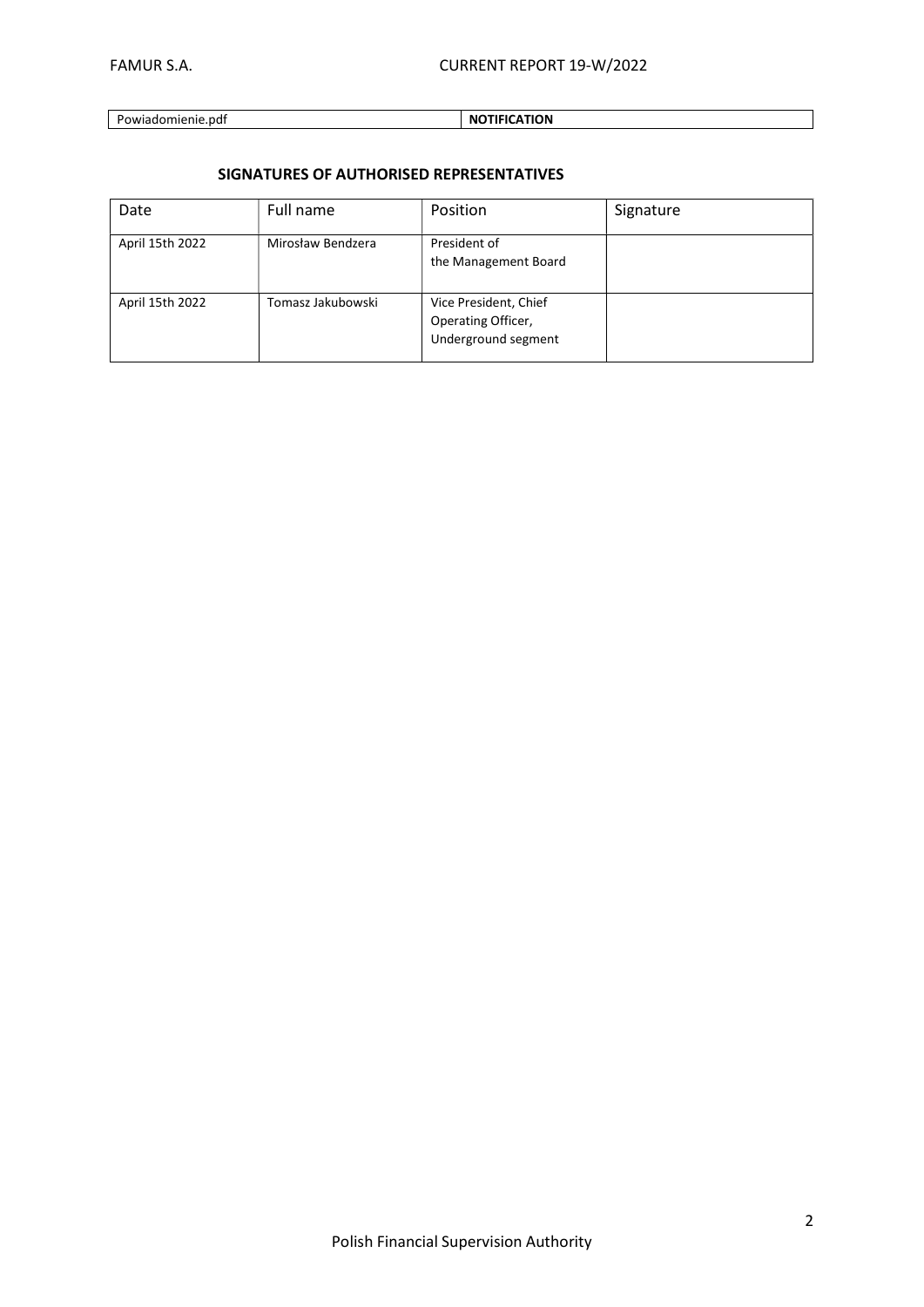### FAMUR S.A.

ul. Armii Krajowej 51

### 40-698 Katowice, Poland

Notifying Party: TDJ Equity I sp. z o.o. with its registered office at Al. Roździeńskiego 1A, 40- 202 Katowice, entered in the Register of Businesses of the National Court Register under KRS No. 0000475347, Tax Identification Number NIP: 6452538416, Industry Identification Number REGON: 243360718, represented by Grzegorz Morawiec, Independent Commercial Proxy

## Notification

# under Art. 69.1.1 and Art. 69.2.2 of the Act on Public Offering, Conditions Governing the Introduction of Financial Instruments to Organised Trading, and Public Companies (the "Act")

Acting on behalf of TDJ Equity I sp. z o.o. (the "Notifying Party" or the "Company"), I would like to inform you that following the execution of transactions to buy a total of 11,555,989 ordinary bearer shares in FAMUR S.A. of Katowice (the "Company" ) on the Warsaw Stock Exchange (stock market) in the period from March 1st 2022 to April 13th 2022 , the Notifying Party increased its share in the total number of votes at the Company's General Meeting by over 1% and at the same time directly exceeded the threshold of 50% of total voting rights in Famur S.A.

Prior to the transactions, the Notifying Party held in aggregate (directly and indirectly) 278,259,125 ordinary bearer shares in the Company, representing approximately 48.41% of the Company's share capital and conferring the right to 278,259,125 votes, or approximately 48.41% of total voting rights, at its General Meeting; voting rights could only be exercised in respect of those shares that were held directly by the Notifying Party, including:

- 278,172,470 ordinary bearer shares held directly in the Company, representing approximately 48.40% of its share capital and conferring 278,172,470 voting rights, or approximately 48.40% of total voting rights, at its General Meeting;
- 85,655 and 1,000 ordinary bearer shares held indirectly through the Notifying Party's subsidiaries, i.e. the Company and Famur Finance sp. z o.o., respectively, jointly representing approximately 0.015% of the share capital and the same percentage of total voting rights within the meaning of the Act; no voting rights could be exercised in respect of those shares as they are the Company's treasury shares.

The Notifying Party further reports that on March 18th 2022 a decrease in the Company's share capital through the cancellation of 82,539 treasury shares, i.e. by PLN 825.39, was registered, as announced by the Company in Current Report No. 13/2022.